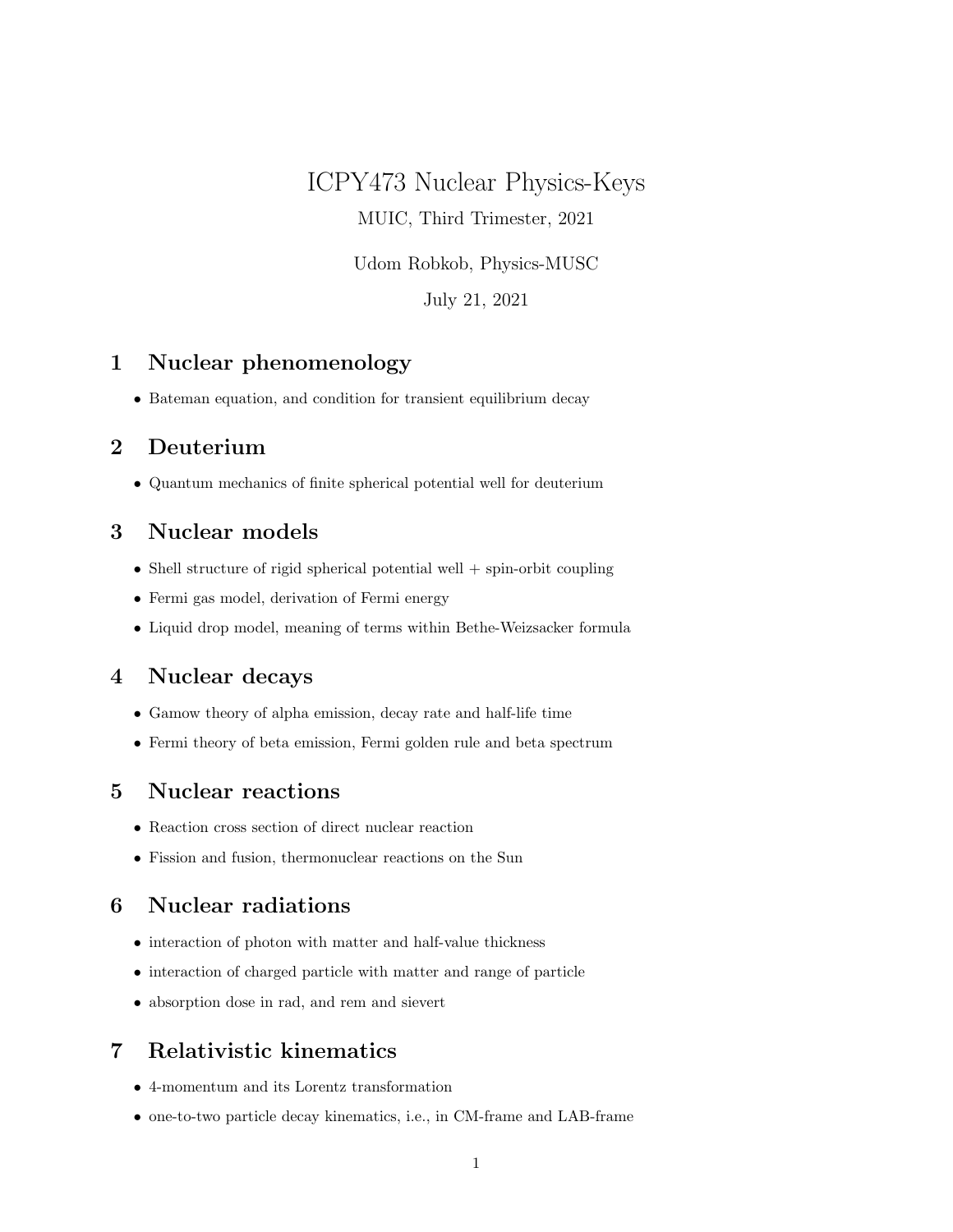## 8 Particle classification with additional quantum numbers

- isospin I, baryon number B, lepton number L, strangeness S, Charmness C, bottomness B', and topness T
- hypercharge Y = S+C+B'+T, Gell-Mann Nishijima formula  $Q = I_3 + \frac{1}{2}Y$

# 9 Deep inelastic scattering and parton

- characteristic of elastic and inelastic e-p scattering
- DIS kinematics
- parton model

# 10 Quark models of hadrons

- $SU(2)$  and  $SU(3)$  symmetries in QM and their algebras
- SU(2) models of mesons and baryons
- SU(3) models of mesons and baryons

# 11 Standard model of particles

- standard model particles
- gauge symmetry and gauge field theory of fundamental interactions
- Feynman diagrams

#### 12 Electromagnetic and weak interactions

- diagrams of EM interaction by photon exchange
- diagrams of weak interactions by  $W^{\pm}$  and  $Z^{0}$  exchange

#### 13 Strong interaction

- diagrams of strong interaction by gluon exchange
- kaon decays
- mass matrix and kaon oscillations

## 14 Discrete symmetries and quark mixing

- parity-P, charge conjugation-C, and time reversal-T symmetries
- CP-violation in beta emission

#### 15 Neutrinos

- neutrino masses
- neutrinos oscillation